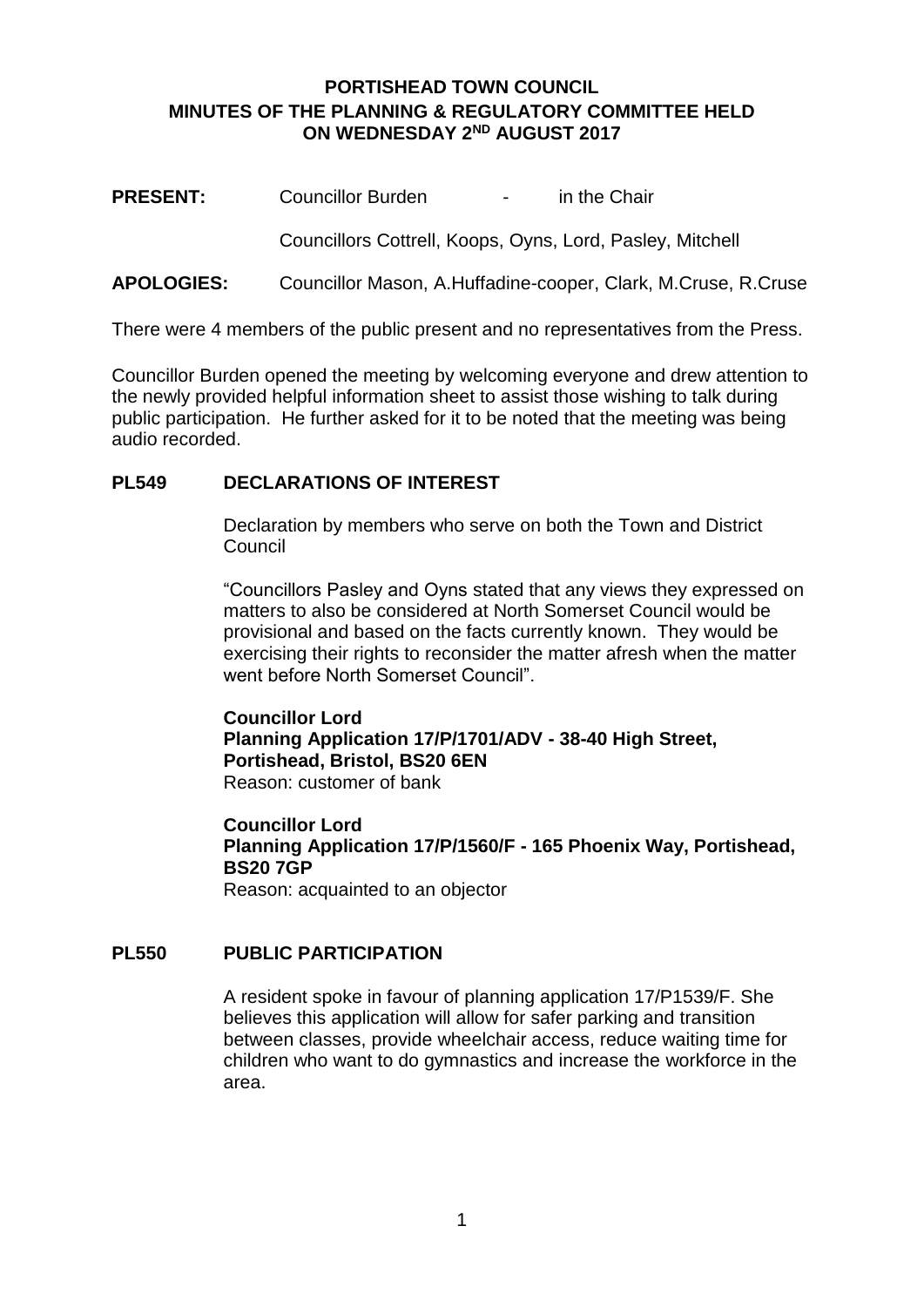A resident spoke:

- in dismay that North Somerset Council had granted consent to planning application 17/P/1235/F, 62B High Street. There is absolutely no car parking.
- and questioned if the lopping of trees outside of Waitrose and Somerset Hall required planning permission?
- objecting to planning application 16/P/2066/F due to overdevelopment and no infrastructure to cope, including school places.

Councillor Burden responded that the Waitrose trees were removed as they were diseased and a replanting scheme is proposed.

Councillor Cottrell felt that the replanting should be investigated at Waitrose as this is the second time trees have failed in this location. In terms of the tree outside of Iceland the tree was diseased. She also understood that there was 102 parking spaces to be provided in application 16/P/2066/F.

A resident spoke against planning application 17/P/1560/F, as a neighbour at the rear of the property. She feels that she will suffer a loss in privacy, the dwelling will become overbearing, the proposed windows will be out of character with other homes and there will be inadequate parking.

*Assistant Clerk note: it was noted that there were no online comments available to view on North Somerset Council's website in respect to 17/P/1560/F but a speaker and her neighbour did submit online comments through North Somerset Council's website on Friday afternoon (28/07/17).*

These Minutes summarise what was said during public participation and were views expressed by the speaker named not the Town Council.

# **SECTION 1 – TO BE CONSIDERED BY THE PLANNING & REGULATORY COMMITTEE**

#### **PL551 PLANNING APPLICATIONS**

**17/P/1532/F 1 GARDNER ROAD, PORTISHEAD, BS20 7ER** Erection of a two storey side extension and a single storey rear extension.

# **RESOLVED THAT:**

No objection subject to no valid objection from neighbours.

A vote was taken with all in favour.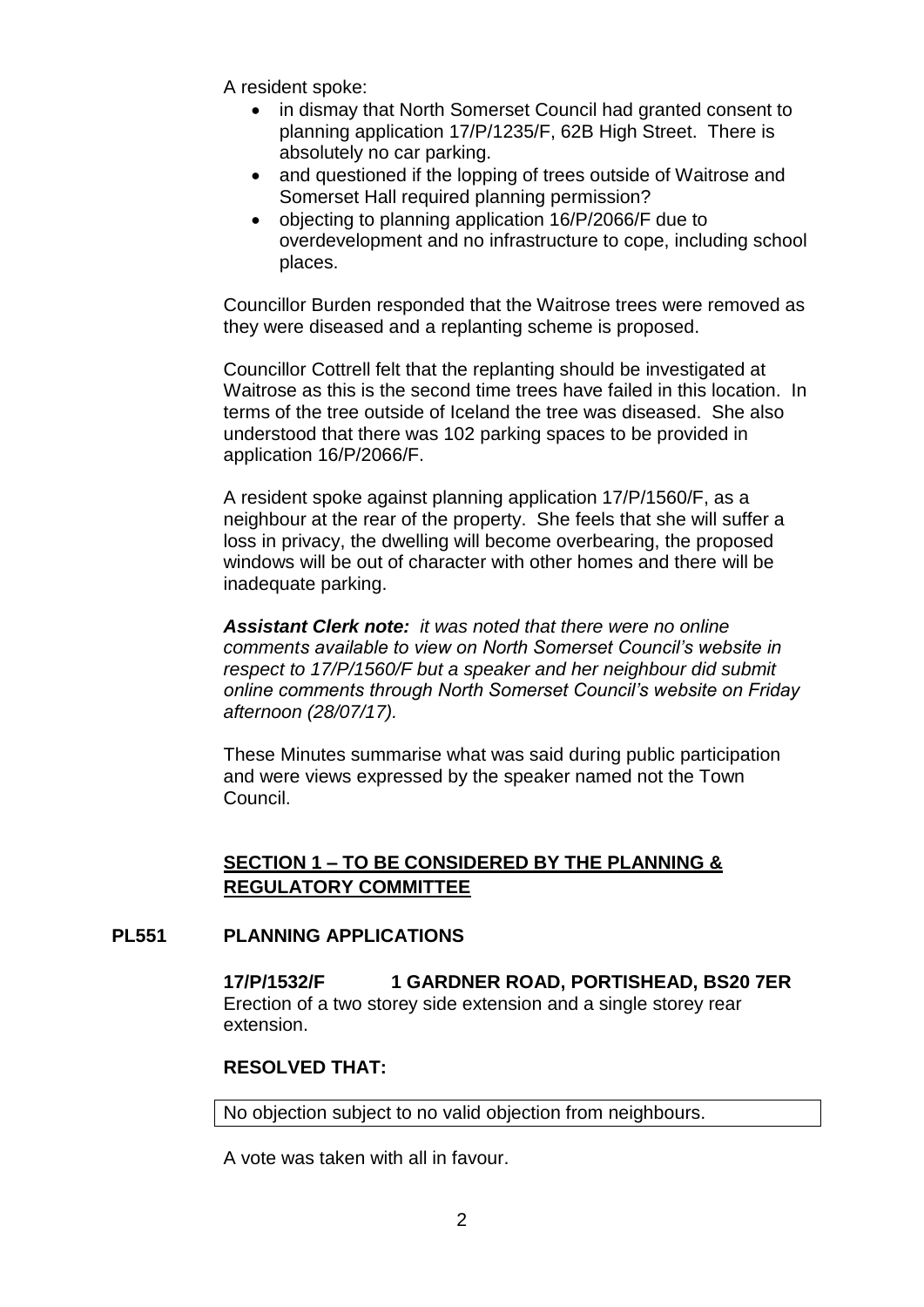# **17/P/1539/F GROUND FLOOR, UNIT 1, HARBOURMEAD, PORTISHEAD, BS20 7AY**

Change of use from a printing company (B1, B2 & B8) to part gymnastics centre (D2) and part playgroup facility for 24no. children (D1)

# **RESOLVED THAT:**

Welcomes the application.

A vote was taken with all in favour.

# **17/P/1556/F 12 PARSONAGE COURT, PORTISHEAD, BS20 6PH**

Demolition of existing conservatory and erection of single storey kitchen extension and two storey extension with dormer to west elevation. Associated groundworks to replace existing garden retaining wall built from timber stakes

# **RESOLVED THAT:**

Objects on the grounds of the unavailability of sufficient parking and overdevelopment.

A vote was taken with all in favour.

# **17/P/1558/F 6 HONEYLANDS, PORTISHEAD, BRISTOL, BS20 6RB**

Two storey rear extension

# **RESOLVED THAT:**

No objection subject to no valid objection from neighbours.

A vote was taken with all in favour.

# **17/P/1560/F 165 PHOENIX WAY, PORTISHEAD, BS20 7GP**

Loft conversion with dormers to the front and rear roof slopes

# **RESOLVED THAT:**

Objects on the grounds of overdevelopment and that it will be overbearing on the immediate neighbours and causes them a loss of privacy. It is also noted that the Town Council is aware that there are objections from neighbours that do not appear on North Somerset Council's website.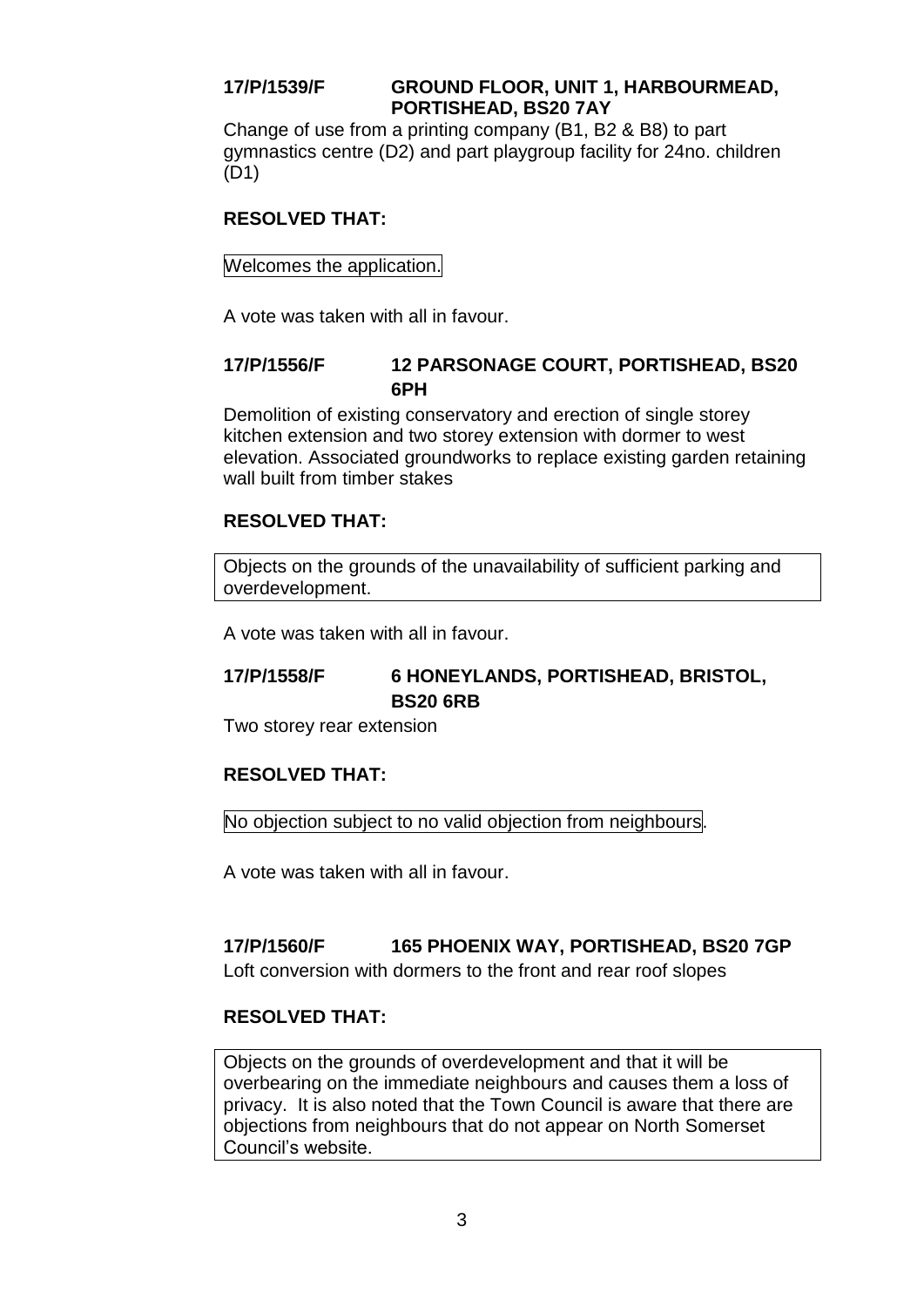A vote was taken with all in favour.

# **17/P/1610/F 45 WREN GARDENS, PORTISHEAD, BS20 7PP** Single storey rear extension

# **RESOLVED THAT:**

No objection subject to no valid objection from neighbours.

A vote was taken with all in favour.

**17/P/1629/F 276 DOWN ROAD, PORTISHEAD, BS20 8HZ** Proposed loft conversion with new front and rear dormer windows.

# **RESOLVED THAT:**

No objection subject to no valid objection from neighbours and compliance with North Somerset Council's parking standards.

A vote was taken with all in favour.

# **17/P/1653/F 24 GARDNER ROAD, PORTISHEAD, BS20 7ER** Proposed single storey rear extension and re-roofing of existing

attached side garage

#### **RESOLVED THAT:**

No objection subject to no valid objection from neighbours.

A vote was taken with all in favour.

# **17/P/1661/F 28 FENNEL ROAD, PORTISHEAD, BS20 7FB**

Loft conversion with Velux roof lights to front & rear elevations

#### **RESOLVED THAT:**

No objection subject to no valid objection from neighbours.

A vote was taken with all in favour.

**17/P/1663/F 2 HERON GARDENS, PORTISHEAD, BS20 7DH** First floor front/side extension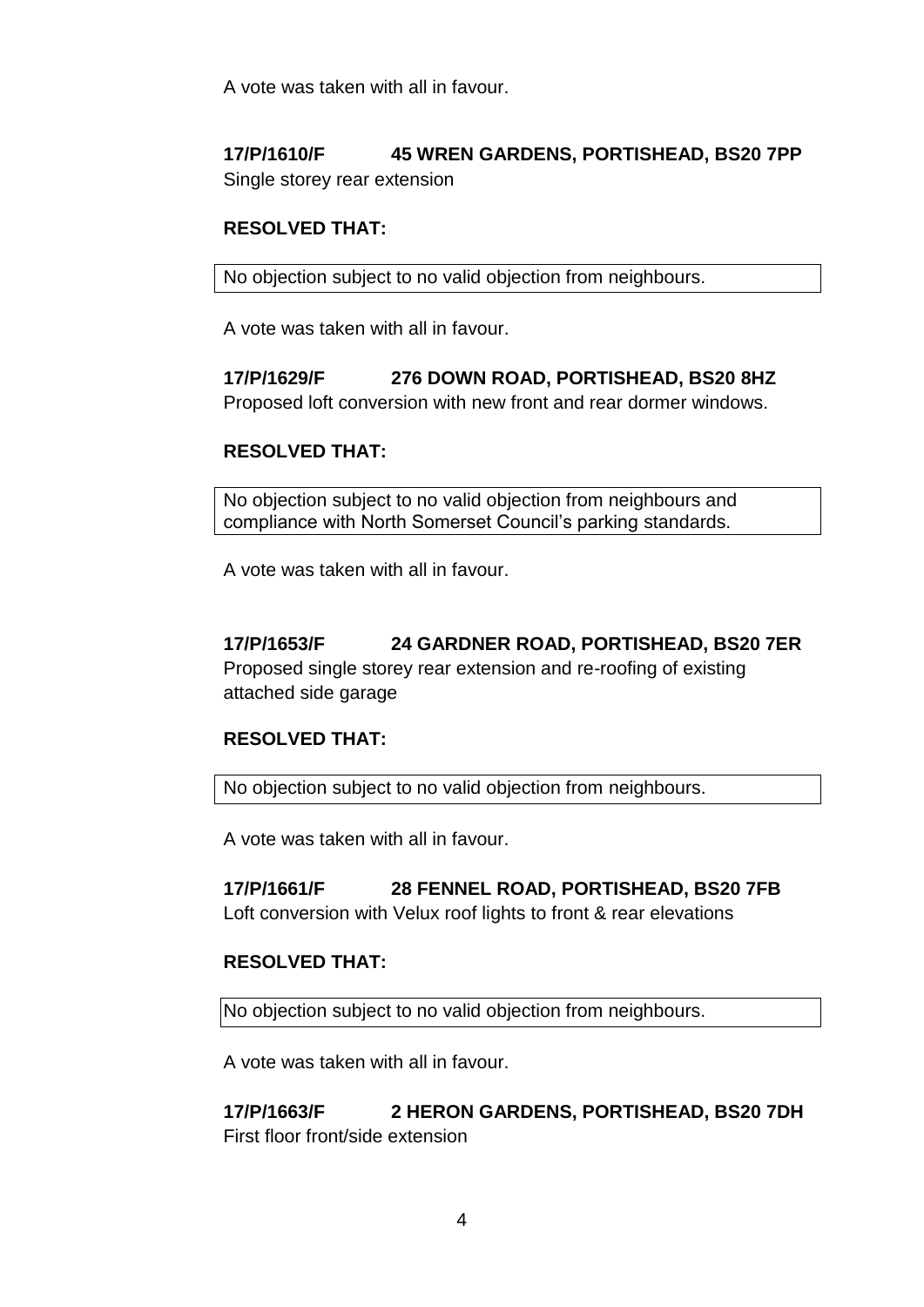# **RESOLVED THAT:**

#### No objection subject to no valid objection from neighbours.

A vote was taken with all in favour.

# **17/P/1666/F 31 SALLY HILL, PORTISHEAD, BS20 7BH**

Insert new rear glazed doors to enlarged door opening and changing side store door to a window to serve proposed play room.

# **RESOLVED THAT:**

#### No objection subject to no valid objection from neighbours.

A vote was taken with all in favour.

# **17/P/1667/F 1 BEACH ROAD EAST, PORTISHEAD, BS20 7DL**

Construction of a driveway on the front garden next to pedestrian gate

#### **RESOLVED THAT:**

No objection subject to no valid objection from neighbours and any concerns from Highways being made.

A vote was taken with all in favour.

# **17/P/1683/F ALDI, WYNDHAM WAY, PORTISHEAD, BS20 8LR**

Removal/Variation of condition no. 6 on planning permission 15/P/0595/F(External alterations to existing building and amendments to site layout) to change the times deliveries are allowed to the following: "no deliveries shall be made before 06:00 or after 22:00 hours Monday to Saturday or before 09:00 or after 18:00 hours on Sundays and Bank Holidays and no more than one Heavy Goods Vehicle identified as a 16.5m articulated vehicle shall deliver between 06:00 and 07:00 and between 21:00 and 22:00 hours at any one time"

#### **RESOLVED THAT:**

We strongly object to the variation of this condition because of the detrimental effect on neighbours as previously stipulated as part of the planning consent. The business appears to run successfully within the current constraints.

A vote was taken with all in favour.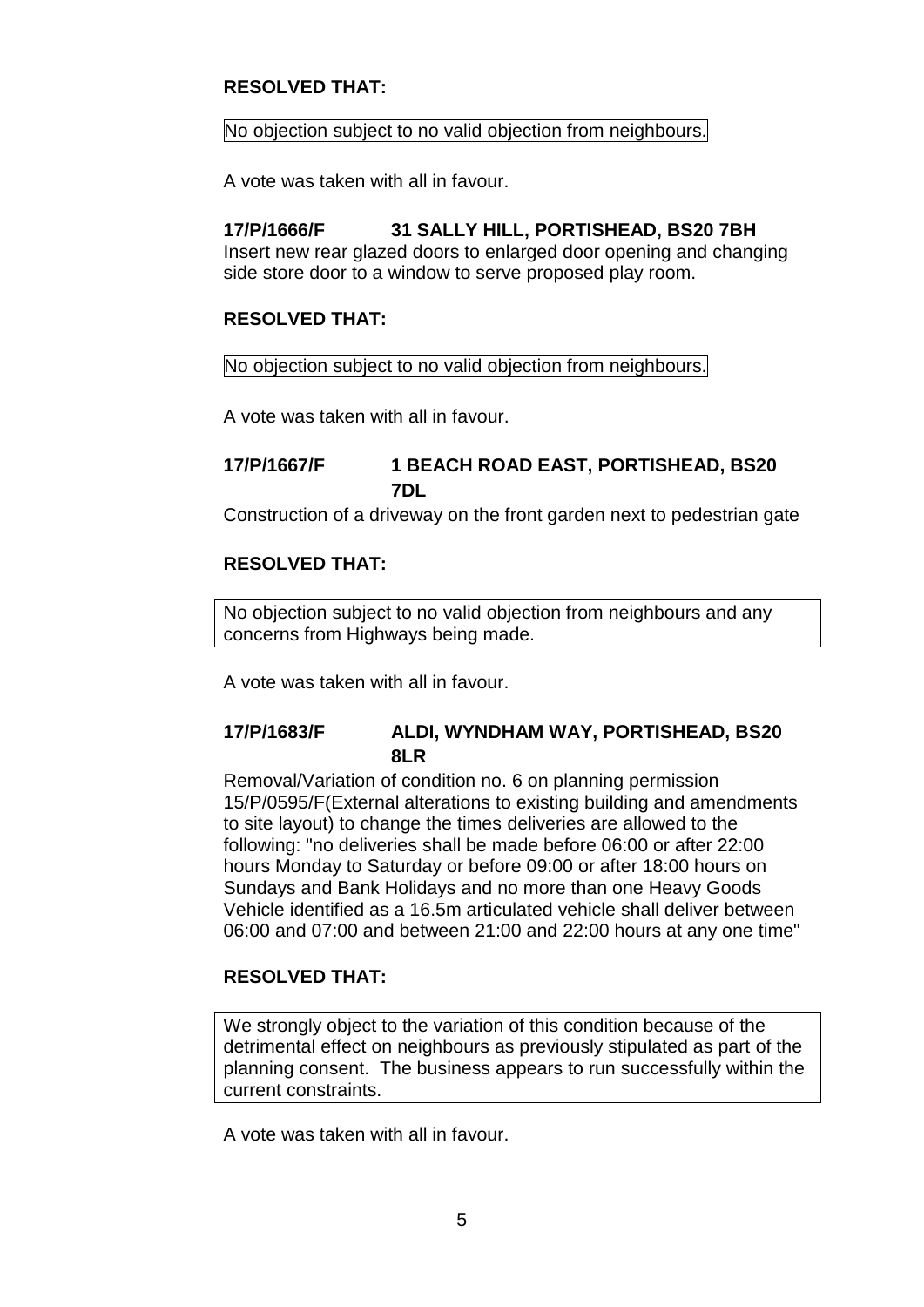# **17/P/1698/NMA 8 HILLTOP, PORTISHEAD, BS20 8RH**

Non-material amendment to application 16/P/0946/F (two storey side extension and one storey rear extension, following demolition of existing garage) to allow the depth of the single storey rear extension to be increased to ensure that the proposed foundations are not built over the existing foul sewer and the porch to be enclosed by a cavity wall

#### **RESOLVED THAT:**

#### No objection subject to no valid objection from neighbours.

A vote was taken with all in favour.

# **17/P/1701/ADV 38 - 40 HIGH STREET, PORTISHEAD, BRISTOL, BS20 6EN**

Advertising consent for 3 No. illuminated fascia signs

# **RESOLVED THAT:**

#### No objection.

A vote was taken with all in favour.

# **17/P/1710/F 63 FENNEL ROAD, PORTISHEAD, BS20 7AR**

Proposed single storey rear extension & changes to fenestration

# **RESOLVED THAT:**

No objection subject to no valid objection from neighbours.

A vote was taken with all in favour.

#### **17/P/1716/TPO WOODLAND TO THE REAR OF 7 HAWTHORN CLOSE, PORTISHEAD, BRISTOL, BS20 8HQ**

T1 ash and T2 beech - remove branches overhanging property, back to boundary line; T3 beech - fell; T4 ash – fell

#### **RESOLVED THAT:**

No objection to the removal of overhanging branches of T1 and T2 but objects to the felling of T3 and T4 unless it is part of North Somerset Council's tree management scheme.

A vote was taken with all in favour.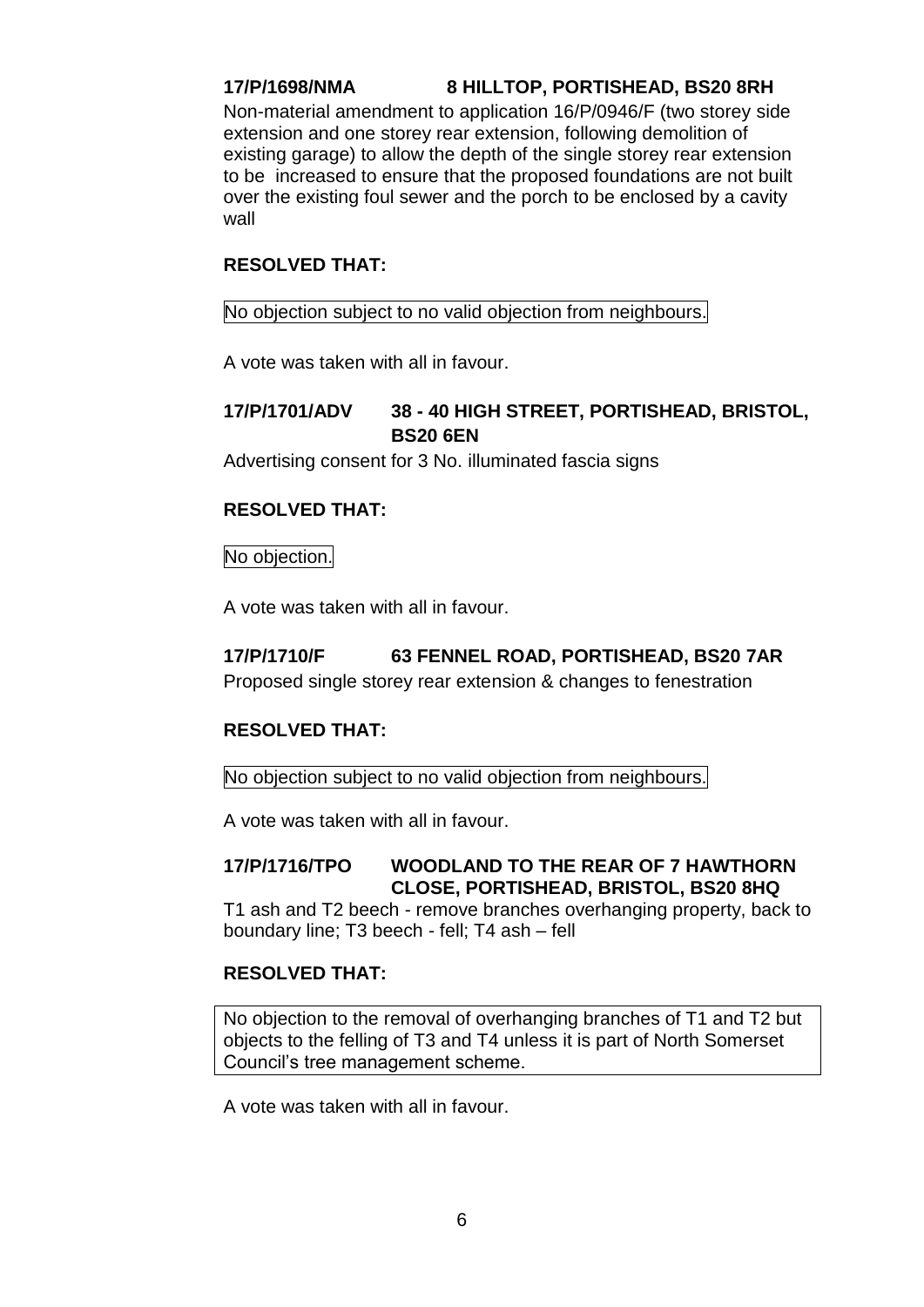# *Assistant Clerk note:*

*An amended plan had been submitted to North Somerset Council. Portishead Town Council are offered a 14 day re-consultation of the following planning application:*

# **16/P/2066/F LAND AT HARBOUR CRESCENT, SERBERT ROAD, PORTISHEAD, BS20 7FT**

Construction of 93no. residential apartments (C3 use) and office floor space (B1 use) with associated car parking, landscaping and servicing

# **RESOLVED THAT:**

Objects:

- Portishead needs employment land
- It is overdevelopment: there is inadequate parking and we see no reason to agree to this. The allocated parking is below North Somerset Council's own standards
- There is a current lack of school places and capacity in GP practices

Portishead Town Council also comments that: Portishead Town Council wished to see evidence of marketing the land for employment use, which is yet to be provided

A vote was taken with all in favour.

# **PL552 SECTION 2 – PLANNING MATTERS (RECOMMENDATIONS TO TOWN COUNCIL)**

#### **5. OTHER PLANNING MATTERS**

#### **5.1 LATE PLANNING APPLICATIONS & CONSULTATIONS**

**17/P/1725/F 78 HIGH STREET, PORTISHEAD, BS20 6EH** Erection of a first and second floor level to create 3no. flats. Works to include bay windows to both the front and rear elevations and 3no. rooflights to the side elevation

#### **RECOMMENDATION**

Objects on the grounds that it does not comply with North Somerset Council's parking standards.

# **17/P/1728/F 74 COMBE AVENUE, PORTISHEAD, BS20 6JT**

Proposed ground and lower ground floor extension with juliet balcony on ground floor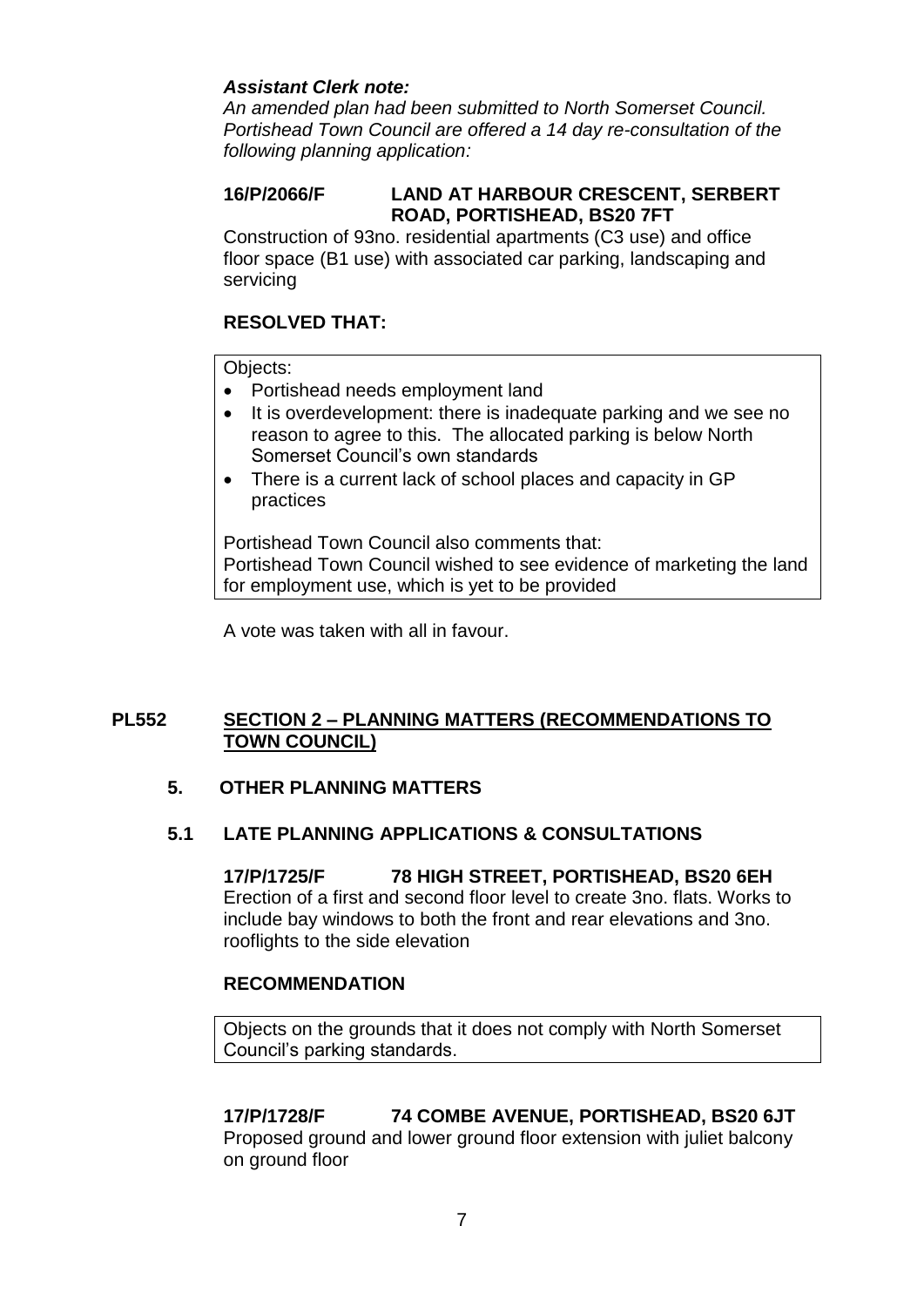# **RECOMMENDATION**

#### No objection subject to no valid objection from neighbours.

**17/P/1730/NMA 36 LINDSEY CLOSE, PORTISHEAD, BS20 8RR** Non material amendment to planning permission 16/P/0098/F (First floor extension over existing single storey dwelling) to allow a window to first floor North elevation. Change of upper rendered walls to facing brickwork to match existing

#### **RECOMMENDATION**

No objection subject to no valid objection from neighbours.

#### **17/P/1735/F 212 DOWN ROAD, PORTISHEAD, BS20 8DG** Dormer extensions to first floor, internal remodelling, landscaping, re-

roof & replacement doors/windows.

# **RECOMMENDATION**

No objection subject to no valid objection from neighbours.

# **17/P/1744/F UNITS 9 & 10, HARBOUR ROAD TRADING ESTATE, PORTISHEAD, BS20 7BL**

Change of use from gymnasium (D2) to storage and distribution (B8) together with minor external alterations to include windows and doors re-configured, new aluminum framed entrance, external cladding, new bollards to front elevation and handrail to rear elevation

#### **RECOMMENDATION**

No objections.

#### **17/P/1748/F 69 WETLANDS LANE, PORTISHEAD, BS20 6RJ** Single storey front extension.

*Assistant Clerk note: discussion of this application was deferred to Town Council on 09/08/17 as it was not available on North Somerset Council's website. Portishead Town Council's consultation expiry date is 28th August 2017 and the Planning and Regulatory committee are not due to meet until 6th September.*

#### **17/P/1755/LB Flat C, 39 Woodhill Road, Portishead, BS20 7EY**

Listed building consent for the replacement of the purlin with a steel purlin to include repairs to the wall plate as detailed in the survey.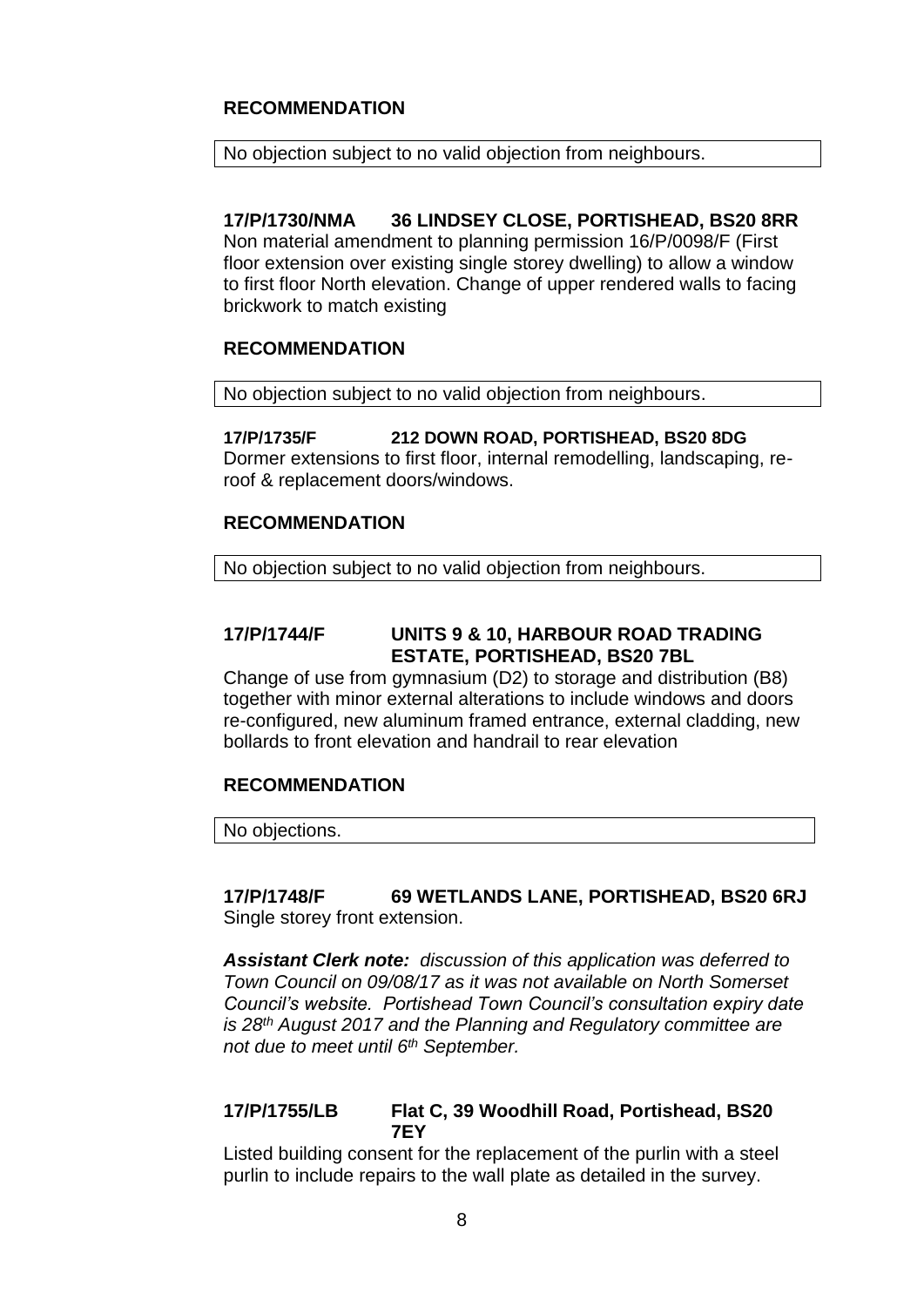Replacement of 2no. dormer windows on the second floor on the rear elevation

*Assistant Clerk note: discussion of this application was deferred to Town Council on 09/08/17 as it was not available on North Somerset Council's website. Portishead Town Council's consultation expiry date is 28th August 2017 and the Planning and Regulatory committee are not due to meet until 6th September.*

# **5.2 HIGHWAYS UPDATE**

5.2.1 The meeting noted that an email had been received from David Bailey (Senior Engineer, NSC) advising that he is in contact with contractors to complete road markings that they failed to install along Burlington Road due to parked cars.

# **5.3 BUS SERVICE IN PORTISHEAD**

A verbal update was given by the Assistant Clerk, which included:

- notification that a surgery run by First Bus and North Somerset Council would be taking place on Friday 4th August 2017 in the Portishead Library between 2.00pm and 3.30pm.
- new bus timetable coming into operation on  $3<sup>rd</sup>$  September
- offer received from Chris Hanson, Staff Operations Manager, to meet with Portishead Town Council to discuss the issues in Portishead

#### **RECOMMENDATION**

Portishead Town Council writes to Chris Hanson to formally invite him to attend the next Planning and Regulatory committee meeting on Wednesday 6th September 2017 to make a presentation and receive questions.

*Assistant Clerk note: an event has been created (03/08/17) within Portishead Town Council's website to advertise the bus service surgery at Portishead Library.*

# **5.4 DISABLED PARKING BAY APPLICATIONS**

5.4.1 10424333 - Mr Thomas Henry Knight 6 Rippleside, Portishead, BS20 6JG An application form, plan and completed C3 disabled bay consultation form was considered.

#### **RECOMMENDATION**

No objections – supports the disabled parking bay application.

5.4.2 364675 – Master Benjamin James Pritchard 3 Gardner Road, Portishead, BS20 7ER An application form, plan and completed C3 disabled bay consultation form was considered.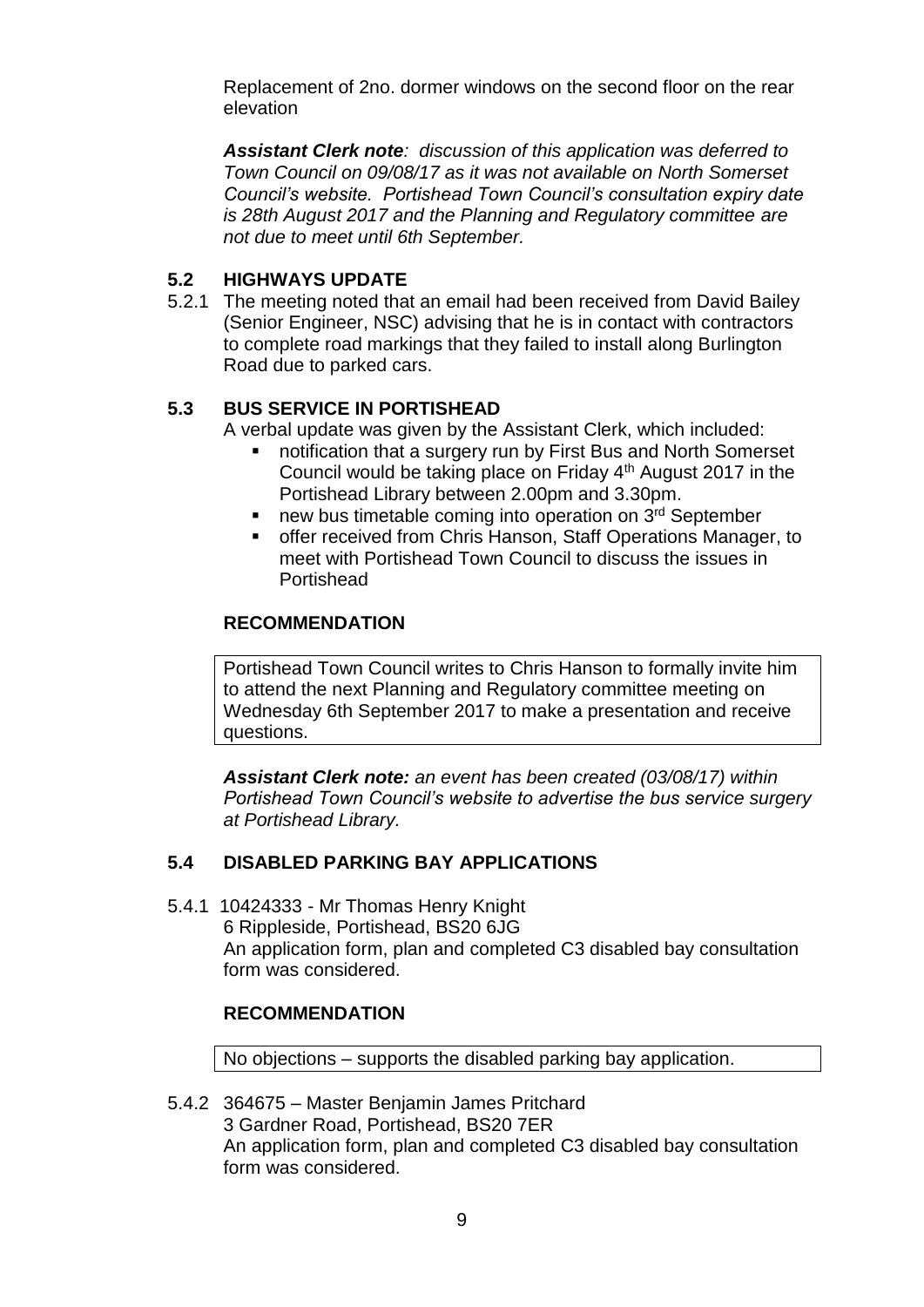# **RECOMMENDATION**

No objections – supports the disabled parking bay application.

5.4.3 364945 – Robert A Jones 5 Charlton View, Portishead, BS20 6NN An application form, plan and completed C3 disabled bay consultation form was considered.

#### **RECOMMENDATION**

No objections – supports the disabled parking bay application.

**5.5 NORTH SOMERSET COUNCIL – NEW LOCAL PLAN FOR NORTH SOMERSET – DEVELOPING OPTIONS FOR HOUSING DELIVERY**  The meeting noted the previously emailed Powerpoint presentation from North Somerset Council and councillor Cottrell gave a verbal report.

There was no recommendation made.

# **5.6 ASSESSING NEW NUCLEAR POWER STATION DESIGNS – ASSESSMENT OF HITACHI-GE'S ADVANCED BOILING WATER REACTOR (ABWR) NUCLEAR POWER**

The meeting noted that a notice had been received advising that the Environment Agency has now issued its report, which could be viewed online:

[https://www.gov.uk/government/uploads/system/uploads/attachment\\_d](https://www.gov.uk/government/uploads/system/uploads/attachment_data/file/625872/Consultation_responses.pdf) [ata/file/625872/Consultation\\_responses.pdf](https://www.gov.uk/government/uploads/system/uploads/attachment_data/file/625872/Consultation_responses.pdf)

Councillor Oyns had concerns but stated that he is no professional in nuclear power engineering. The meeting wished to note this consultation and takes up the offer made by a colleague of Councillor Pasley to attend any future nuclear power briefings on behalf of Portishead Town Council in order to supply them with a report.

#### **RECOMMENDATION**

To note this consultation and takes up the offer made by a colleague of Councillor Pasley to attend any future nuclear power briefings on behalf of Portishead Town Council in order to supply them with a report to respond to consultations.

#### **5.7 INSIDE GOVERNMENT – PREPARING AND DELIVERING EFFECTIVE LOCAL PLANS**

The meeting noted the gathering of local authorities responsible for planning and development that is taking place on 8<sup>th</sup> November 2017 in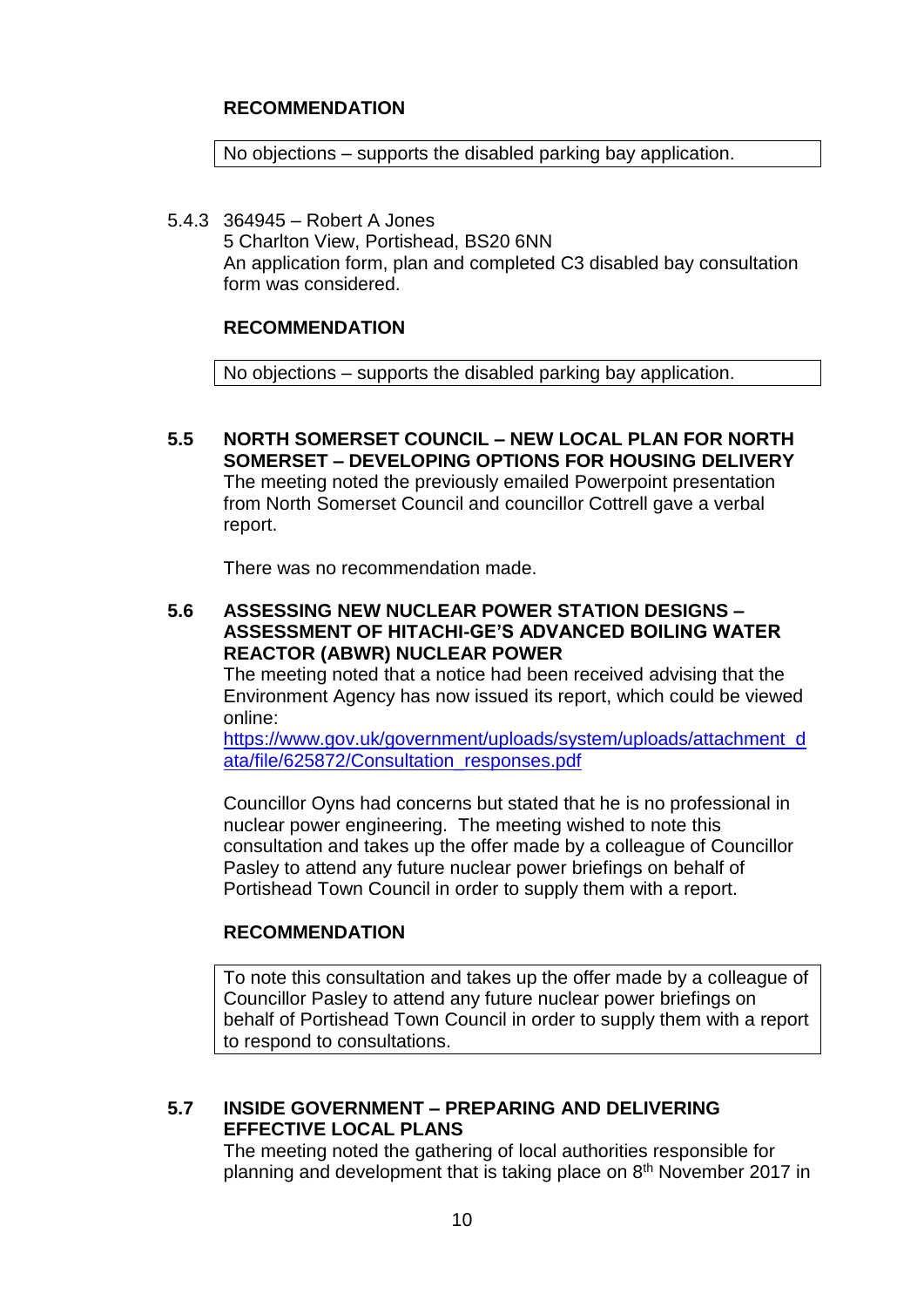central London. Led by the Planning Inspectorate and Local Plans Expert Group this pivotal strategy forum will:

- Outline new requirements for local authorities for reviewing or updating plans

- Provide an overview of the March 2016 'Report to the Communities Secretary and to the Minister of Housing and Planning'

- Outline 'Fixing our Broken Housing Market 2017', the government's new approach to streamlining the planning process for local authorities and tackling the nation's housing crisis

- Define the criteria in which central government would intervene in local authorities planning process if they fail to submit plans, as outlined in the Neighbourhood Planning Act 2017

- Outline key issues needing consideration during the drafting stages, including views on a vision, objectives, sustainable resources, environmental protection, and meeting local resident's needs Public Sector delegate rates £385.00 for the 1<sup>st</sup> delegate and £355.00 for the  $2<sup>nd</sup>$  delegate.

Link to the full Agenda:

<http://email.insidegovernment.co.uk/c/1tFpt90VRFaMa9NDzuFlWPXaY>

# **RECOMMENDATION**

To pay costs associated with a representative from Portishead Town Council attending on 8<sup>th</sup> November 2017, hopefully the Vice Chair Councillor Peter Mitchell.

#### **5.8 PORTISHEAD TREE WARDEN**

The meeting noted that Norma, who has served the Town Council exceptionally well over the years, is moving to new pastures.

#### **RECOMMENDATION**

Portishead Town Council formally writes to thank Norma Parfitt and uses its resources to advertise for a new Tree Warden, emphasising that enthusiasm and an ability to learn is foremost.

# **5.9 NORTH SOMERSET COUNCIL SITE ALLOCATIONS PLAN EXAMINATION**

The meeting noted that North Somerset Council has issued two documents (CD2 and CD3). CD2 has four appendices and is live on the examination web page [http://www.n-somerset.gov.uk/my](http://www.n-somerset.gov.uk/my-services/planning-building-control/planningpolicy/sites-policies-development-plan-document/site-allocations-plan-examination-further-residential-site-assessments/)[services/planning-building-control/planningpolicy/sites-policies](http://www.n-somerset.gov.uk/my-services/planning-building-control/planningpolicy/sites-policies-development-plan-document/site-allocations-plan-examination-further-residential-site-assessments/)[development-plan-document/site-allocations-plan-examination-further](http://www.n-somerset.gov.uk/my-services/planning-building-control/planningpolicy/sites-policies-development-plan-document/site-allocations-plan-examination-further-residential-site-assessments/)[residential-site-assessments/](http://www.n-somerset.gov.uk/my-services/planning-building-control/planningpolicy/sites-policies-development-plan-document/site-allocations-plan-examination-further-residential-site-assessments/)

#### **RECOMMENDATION**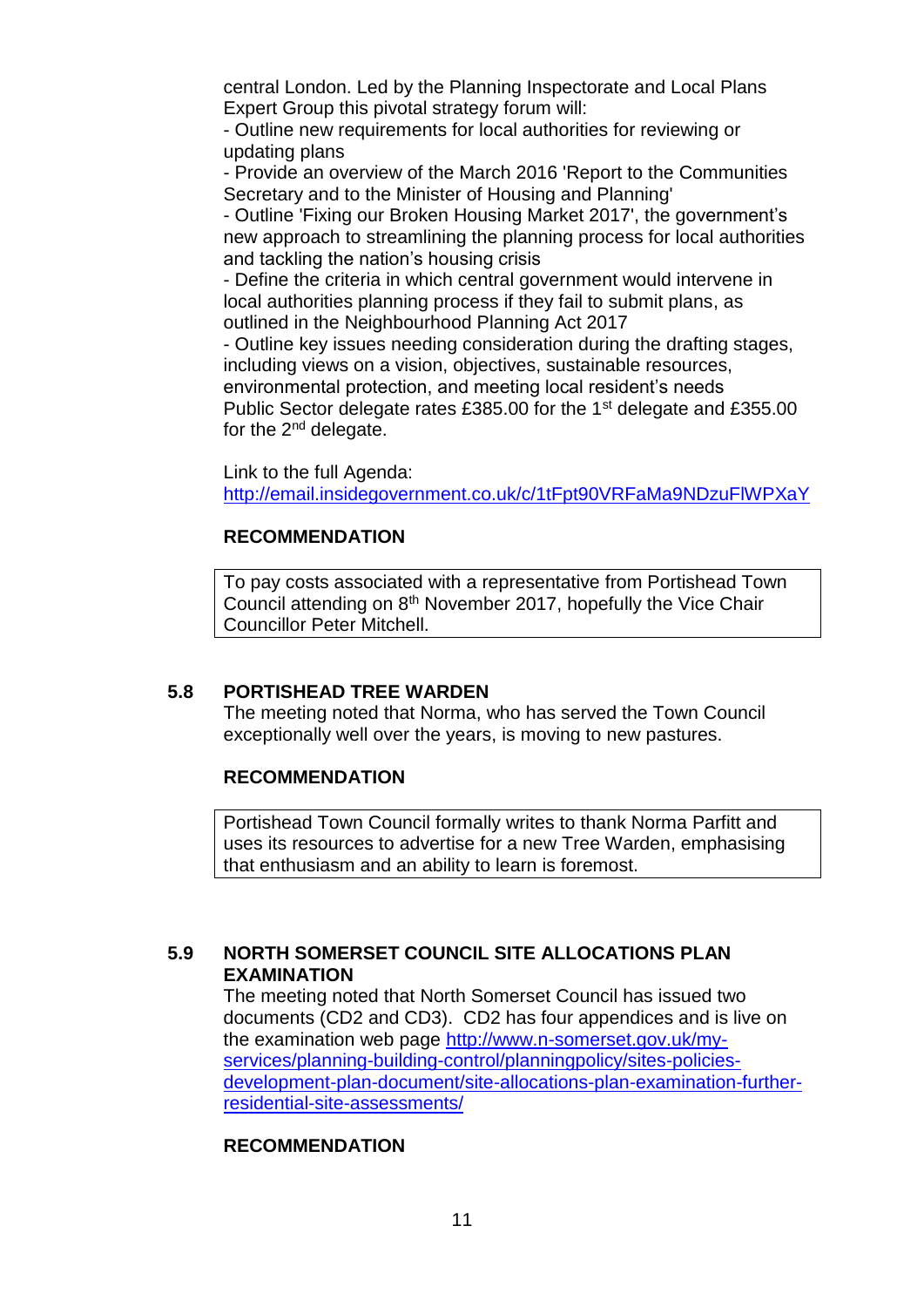#### **Part 1:**

Portishead Town Council writes to object strongly to the inclusion of 350 dwellings at Old Mill Road as being "broadly in conformity with the Core Strategy framework". We call upon the Executive Member responsible for this document to withdraw any reference to this number of dwellings on land allocated for employment. As a town that has absorbed so much development over recent years with little extra employment we cannot afford to lose any site with existing employment.

#### **Part 2:**

Portishead Town Council agrees to the formation of a Working Party to respond to North Somerset Council's Site Allocations Plan on behalf of Portishead Town Council.

# **PL553 SECTION 3 – DELEGATED CHAIRMAN DECISIONS**

#### **PLANNING APPLICATIONS AS REPORTED BY THE PLANNING & REGULATORY CHAIRMAN**

#### **TREE APPLICATIONS AS REPORTED BY THE PLANNING & REGULATORY CHAIRMAN**

The delegated Chairman decisions previously agreed by the core members of the Planning & Regulatory committee were noted.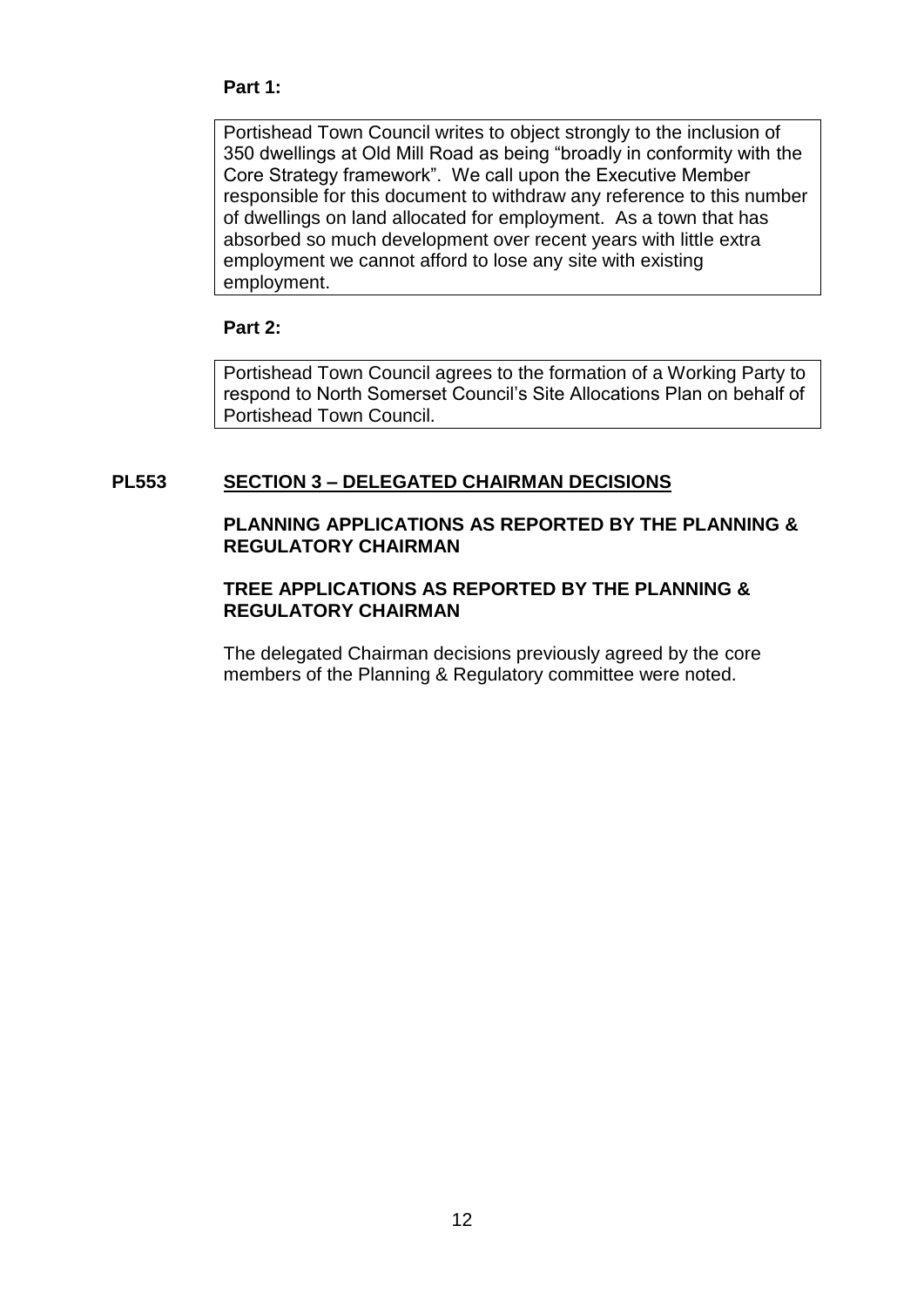#### **SECTION 3 DELEGATED CHAIRMAN DECISIONS – FOR INFORMATION**

#### **PLANNING APPLICATIONS AS REPORTED BY THE PLANNING & REGULATORY CHAIRMAN**

| <b>APPLICATION NO.</b> | <b>LOCATION</b>           | <b>PROPOSAL</b>              | <b>RECOMMENDATION</b>            |
|------------------------|---------------------------|------------------------------|----------------------------------|
| 17/P/1518/F            | 53 Down Road, Portishead, | Single storey rear extension | No objection subject to no valid |
|                        | <b>BS20 8RB</b>           |                              | objections from neighbours       |

#### **TREE APPLIATIONS AS REPORTED BY THE PLANNING & REGULATORY CHAIRMAN**

| <b>APPLICATION NO.</b> | <b>LOCATION</b>                                                       | <b>PROPOSAL</b>                                             | <b>RECOMMENDATION</b>             |
|------------------------|-----------------------------------------------------------------------|-------------------------------------------------------------|-----------------------------------|
| 17/P/1597/TPO          | Land to the rear of, 13<br>Riverleaze, Portishead,<br><b>BS20 8EA</b> | 1 x beech - crown lift to 25ft over 13 and<br>14 Riverleaze | No objection to minor tree works. |

#### **PL554 OTHER PLANNING MATTERS**

#### **8.1 THE FOLLOWING NOTIFICATIONS/ACKNOWLEDGEMENTS FROM NORTH SOMERSET COUNCIL WERE NOTED:**

**A. ENFORCEMENT CASES** None received.

**B. DELEGATED DECISIONS – NORTH SOMERSET COUNCIL** None received.

**C. PLANNING CONSENT GRANTED**

17/P/1235/F 62B High Street, Portishead, BS20 6EH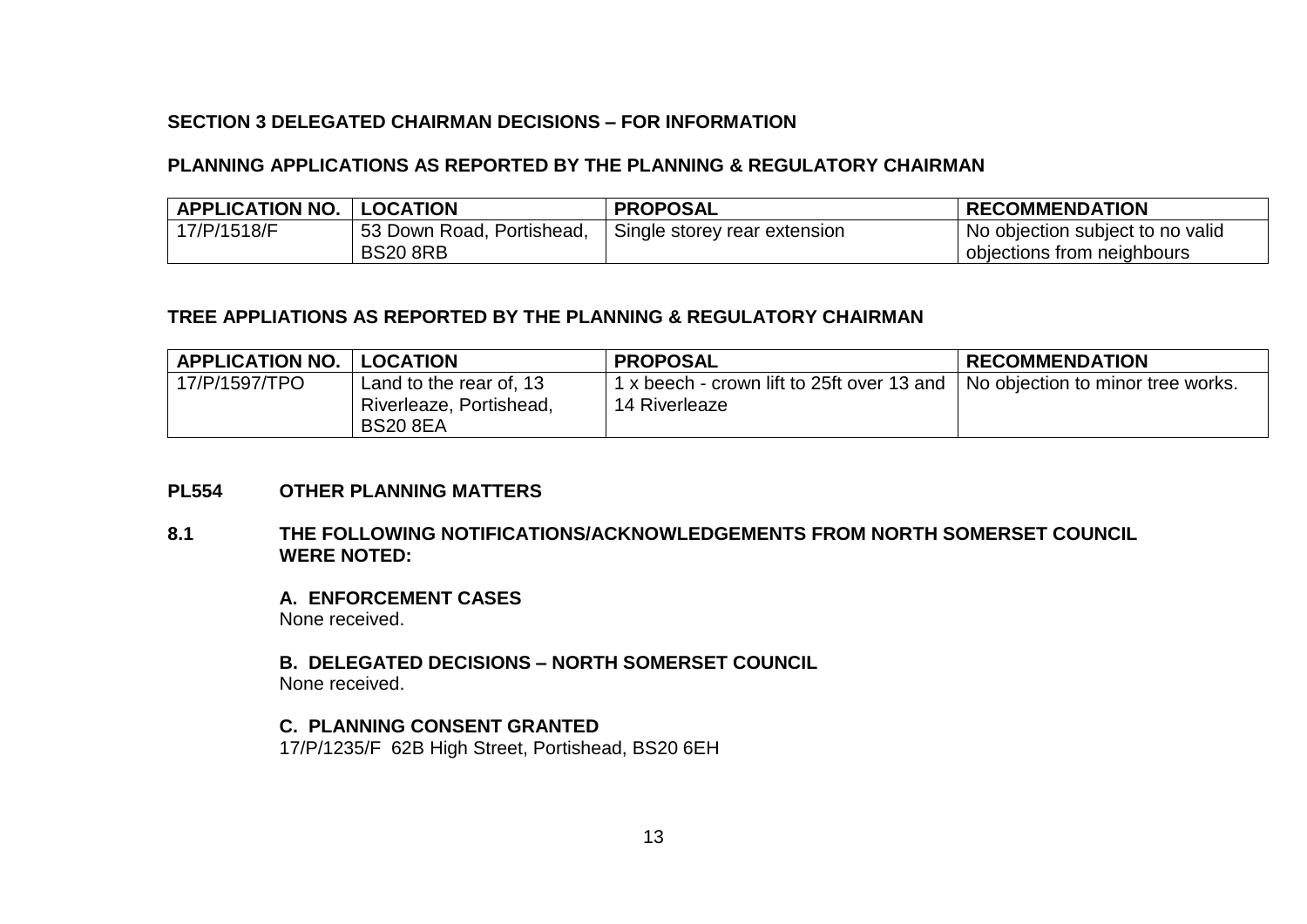**D. PLANNING CONSENT REFUSED** None.

**E. PLANNING APPLICATIONS WITHDRAWN** None.

**F. PLANNING APPLICATION DEEMED PERMITTED DEVELOPOMENT** None.

**G. APPEAL DECISIONS** None.

**H. LICENCE APPLICATIONS** None.

#### **I. ROAD CLOSURE**

Notices:

.

BRUTON AVENUE, HOLLY RIDGE & DENNY CLOSE – 2 day closure operative from 14<sup>th</sup> September 2017 between the hours of 08:00 and 17:00 and then again during late September (dates TBC) for 3 days ESPLANADE ROAD – between the hours of 16:55-17:10 on Saturday 26th August 2017 and between the hours of 10:10-10:25 on Sunday 27<sup>th</sup> August 2017. CABSTAND between the hours of 19:00 and 06:00 for 14 night's operative 7th August 2017.

Assistant Clerk note: a brief discussion took place regarding the names of adopted roads e.g. the road in

front of properties between Westcoast to Printacopy is referred to Cabstand on North Somerset Council's map yet the buildings have a High Street postal address.

# **8.2 WESTON AREA HEALTH NHS TRUST**

The meeting noted the question and answer sheet regarding the temporary night closure (22:00-08:00).